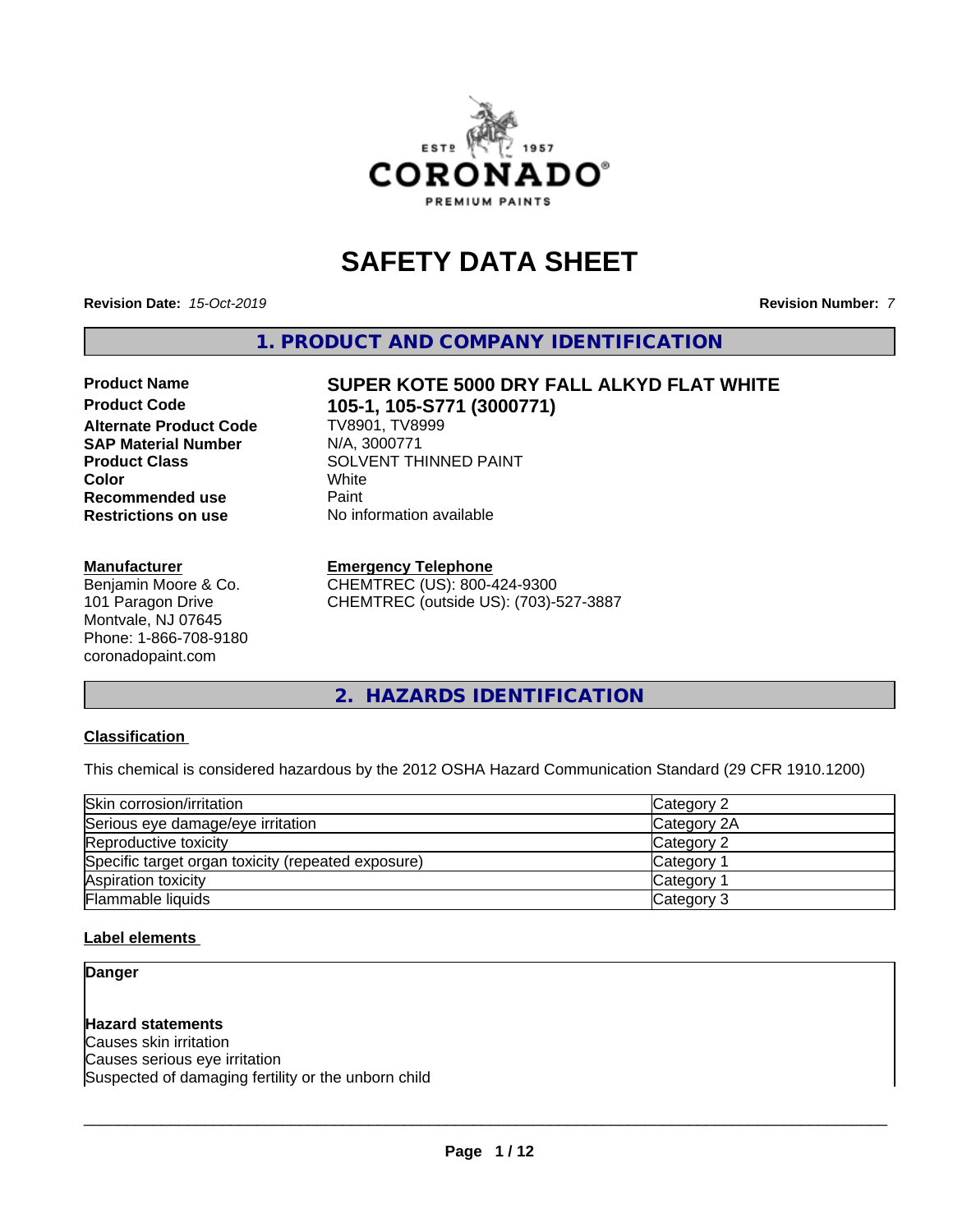**Precautionary Statements - Prevention** Obtain special instructions before use Do not handle until all safety precautions have been read and understood Use personal protective equipment as required Wash face, hands and any exposed skin thoroughly after handling Wear eye/face protection Do not breathe dust/fume/gas/mist/vapors/spray Do not eat, drink or smoke when using this product Keep away from heat, hot surfaces, sparks, open flames and other ignition sources. No smoking Keep container tightly closed Ground/bond container and receiving equipment Use explosion-proof electrical/ventilating/lighting/equipment Use only non-sparking tools Take precautionary measures against static discharge **Precautionary Statements - Response** IF exposed or concerned: Get medical advice/attention **Eyes** IF IN EYES: Rinse cautiously with water for several minutes. Remove contact lenses, if present and easy to do. Continue rinsing If eye irritation persists: Get medical advice/attention **Skin** If skin irritation occurs: Get medical advice/attention IF ON SKIN (or hair): Remove/Take off immediately all contaminated clothing. Rinse skin with water/shower Wash contaminated clothing before reuse **Ingestion** IF SWALLOWED: Immediately call a POISON CENTER or doctor/physician Do NOT induce vomiting **Fire** In case of fire: Use CO2, dry chemical, or foam for extinction **Precautionary Statements - Storage** Store locked up Store in a well-ventilated place. Keep cool **Precautionary Statements - Disposal** Dispose of contents/container to an approved waste disposal plant **Hazards not otherwise classified (HNOC)** Causes damage to organs through prolonged or repeated exposure May be fatal if swallowed and enters airways Flammable liquid and vapor **Appearance** liquid **Odor** solvent

\_\_\_\_\_\_\_\_\_\_\_\_\_\_\_\_\_\_\_\_\_\_\_\_\_\_\_\_\_\_\_\_\_\_\_\_\_\_\_\_\_\_\_\_\_\_\_\_\_\_\_\_\_\_\_\_\_\_\_\_\_\_\_\_\_\_\_\_\_\_\_\_\_\_\_\_\_\_\_\_\_\_\_\_\_\_\_\_\_\_\_\_\_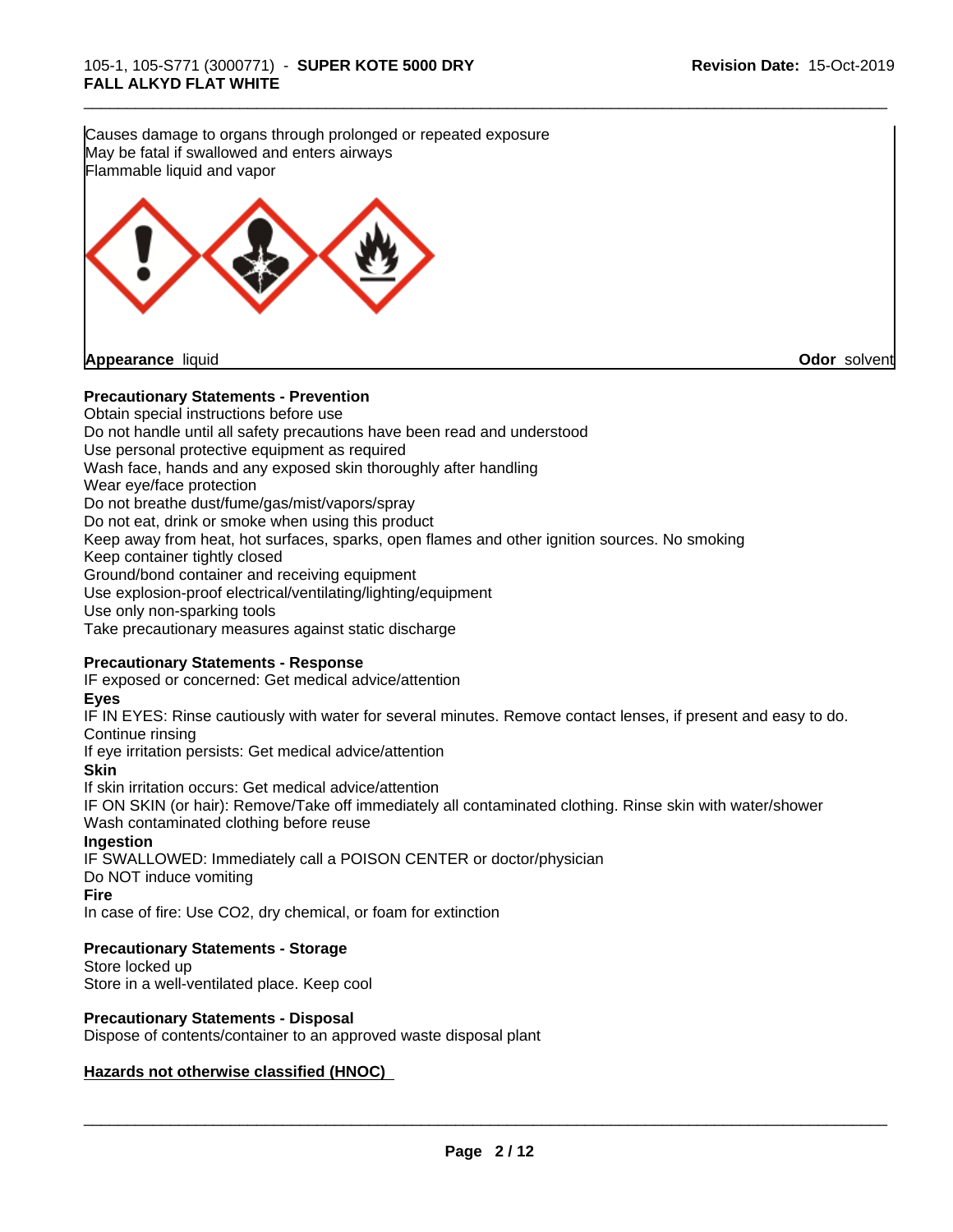Rags, steel wool or waste soaked with this product may spontaneously catch fire if improperly discarded

#### **Other information**

No information available

### **3. COMPOSITION INFORMATION ON COMPONENTS**

\_\_\_\_\_\_\_\_\_\_\_\_\_\_\_\_\_\_\_\_\_\_\_\_\_\_\_\_\_\_\_\_\_\_\_\_\_\_\_\_\_\_\_\_\_\_\_\_\_\_\_\_\_\_\_\_\_\_\_\_\_\_\_\_\_\_\_\_\_\_\_\_\_\_\_\_\_\_\_\_\_\_\_\_\_\_\_\_\_\_\_\_\_

| <b>Chemical name</b>                       | CAS No.    | Weight-%  |
|--------------------------------------------|------------|-----------|
| Kaolin, calcined                           | 92704-41-1 | $10 - 15$ |
| Limestone                                  | 1317-65-3  | $10 - 15$ |
| VM&P naphtha                               | 64742-89-8 | $10 - 15$ |
| Kaolin                                     | 1332-58-7  | $5 - 10$  |
| Titanium dioxide                           | 13463-67-7 | $5 - 10$  |
| Stoddard solvent                           | 8052-41-3  | $1 - 5$   |
| Distillates, petroleum, hydrotreated light | 64742-47-8 | 1 - 5     |
| Diatomaceous earth                         | 61790-53-2 | - 5       |
| Octane                                     | 111-65-9   | $0.5 - 1$ |
| Heptane                                    | 142-82-5   | $0.5 - 1$ |

## **4. FIRST AID MEASURES**

#### **Description of first aid measures**

| <b>General Advice</b>                            | If symptoms persist, call a physician. Show this safety data sheet to the doctor in<br>attendance.                                                                                                                      |
|--------------------------------------------------|-------------------------------------------------------------------------------------------------------------------------------------------------------------------------------------------------------------------------|
| <b>Eye Contact</b>                               | Immediately flush with plenty of water. After initial flushing, remove any contact<br>lenses and continue flushing for at least 15 minutes. Keep eye wide open while<br>rinsing. If symptoms persist, call a physician. |
| <b>Skin Contact</b>                              | Wash off immediately with soap and plenty of water removing all contaminated<br>clothes and shoes. If skin irritation persists, call a physician.                                                                       |
| <b>Inhalation</b>                                | Move to fresh air. If symptoms persist, call a physician.<br>If not breathing, give artificial respiration. Call a physician immediately.                                                                               |
| Ingestion                                        | Clean mouth with water and afterwards drink plenty of water. Do not induce<br>vomiting without medical advice. Never give anything by mouth to an unconscious<br>person. Consult a physician.                           |
| <b>Protection Of First-Aiders</b>                | Use personal protective equipment.                                                                                                                                                                                      |
| <b>Most Important</b><br><b>Symptoms/Effects</b> | No information available.                                                                                                                                                                                               |
| <b>Notes To Physician</b>                        | Treat symptomatically.                                                                                                                                                                                                  |
|                                                  | 5. FIRE-FIGHTING MEASURES                                                                                                                                                                                               |

**Flammable Properties Exercise Exercise Exercise 2 and Secure 1** Vapors may travel considerable distance to a source of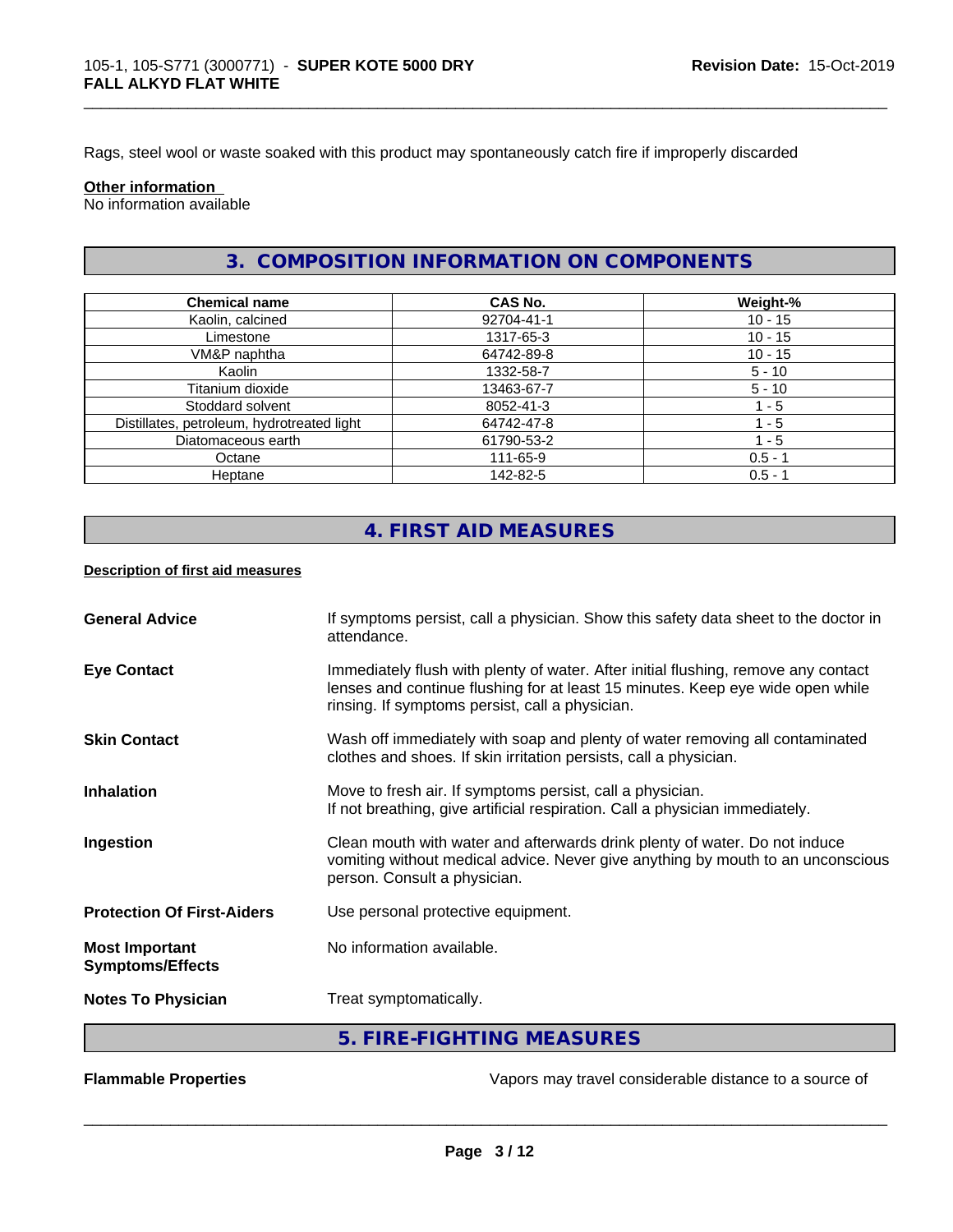|                                                                                     |                                                               |                                                                                                                                                                                                                                                                                                |                                | ignition and flash back. Vapors may cause flash fire.                                                           |  |
|-------------------------------------------------------------------------------------|---------------------------------------------------------------|------------------------------------------------------------------------------------------------------------------------------------------------------------------------------------------------------------------------------------------------------------------------------------------------|--------------------------------|-----------------------------------------------------------------------------------------------------------------|--|
| <b>Suitable Extinguishing Media</b>                                                 |                                                               | Foam, dry powder or water. Use extinguishing measures<br>that are appropriate to local circumstances and the<br>surrounding environment.                                                                                                                                                       |                                |                                                                                                                 |  |
|                                                                                     |                                                               | Protective equipment and precautions for firefighters                                                                                                                                                                                                                                          | and full protective gear.      | As in any fire, wear self-contained breathing apparatus<br>pressure-demand, MSHA/NIOSH (approved or equivalent) |  |
| <b>Hazardous combustion products</b>                                                |                                                               | Burning may result in carbon dioxide, carbon monoxide<br>and other combustion products of varying composition<br>which may be toxic and/or irritating.                                                                                                                                         |                                |                                                                                                                 |  |
| <b>Specific Hazards Arising From The Chemical</b>                                   |                                                               | Flammable. Flash back possible over considerable<br>distance. Keep product and empty container away from<br>heat and sources of ignition. Closed containers may<br>rupture if exposed to fire or extreme heat. Thermal<br>decomposition can lead to release of irritating gases and<br>vapors. |                                |                                                                                                                 |  |
|                                                                                     | Sensitivity to mechanical impact                              |                                                                                                                                                                                                                                                                                                | No                             |                                                                                                                 |  |
|                                                                                     | Sensitivity to static discharge                               |                                                                                                                                                                                                                                                                                                | Yes                            |                                                                                                                 |  |
| <b>Flash Point Data</b><br><b>Method</b>                                            | Flash point (°F)<br>Flash Point (°C)                          |                                                                                                                                                                                                                                                                                                | 73<br>23<br><b>PMCC</b>        |                                                                                                                 |  |
|                                                                                     | <b>Flammability Limits In Air</b>                             |                                                                                                                                                                                                                                                                                                |                                |                                                                                                                 |  |
|                                                                                     | Lower flammability limit:<br><b>Upper flammability limit:</b> |                                                                                                                                                                                                                                                                                                | Not available<br>Not available |                                                                                                                 |  |
| <b>NFPA</b>                                                                         | Health: 2                                                     | <b>Flammability: 3</b>                                                                                                                                                                                                                                                                         | Instability: 0                 | <b>Special: Not Applicable</b>                                                                                  |  |
| <b>NFPA Legend</b><br>0 - Not Hazardous<br>1 - Slightly<br>2 - Moderate<br>3 - High |                                                               |                                                                                                                                                                                                                                                                                                |                                |                                                                                                                 |  |

4 - Severe

*The ratings assigned are only suggested ratings, the contractor/employer has ultimate responsibilities for NFPA ratings where this system is used.*

*Additional information regarding the NFPA rating system is available from the National Fire Protection Agency (NFPA) at www.nfpa.org.*

#### **6. ACCIDENTAL RELEASE MEASURES**

Personal Precautions **Remove all sources of ignition.** Take precautions to prevent flashback. Ground and bond all containers and handling equipment. Take precautionary measures against static discharges. Ensure adequate ventilation. Avoid contact with skin, eyes and clothing. Use personal protective equipment.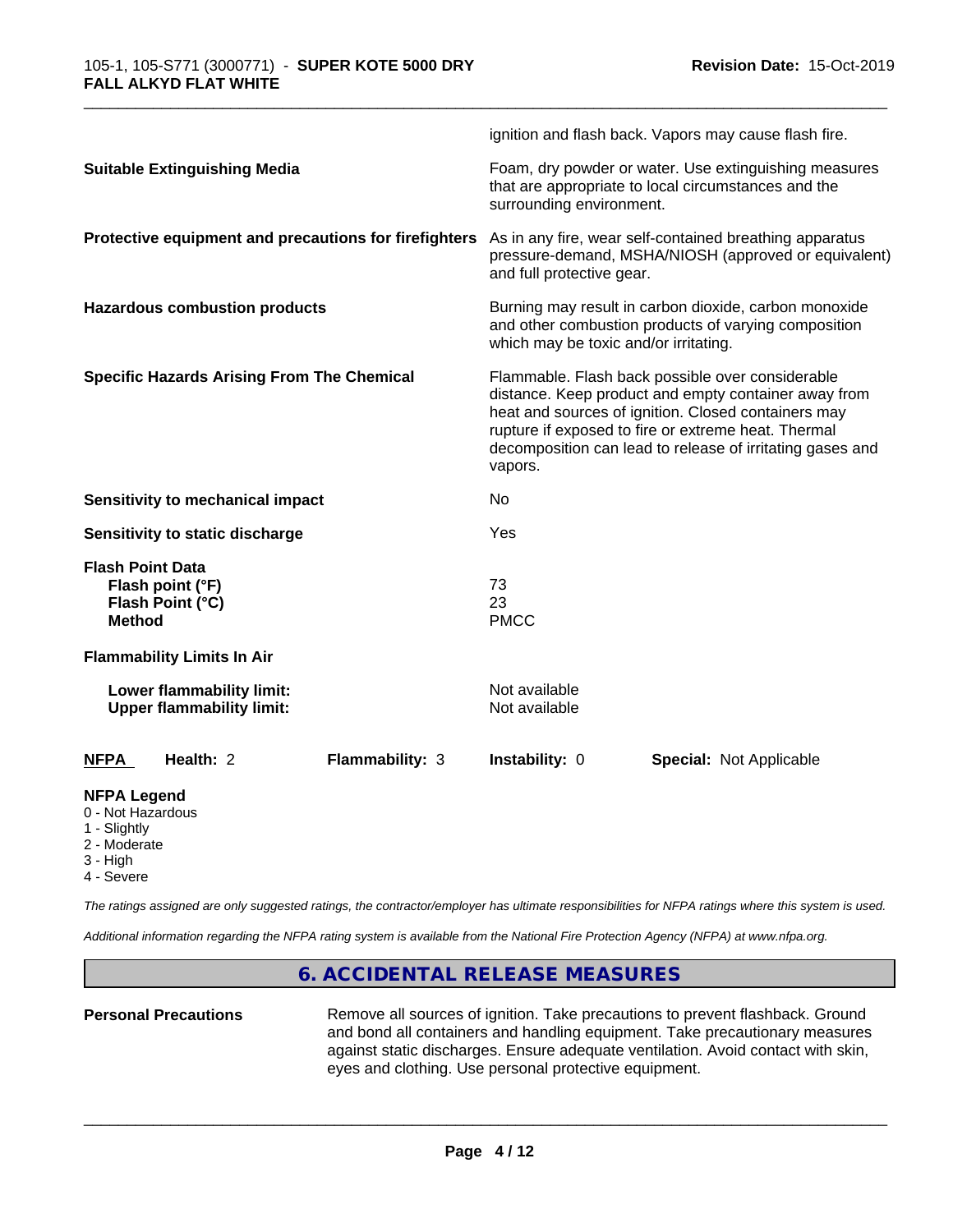| <b>Other Information</b>         | Prevent further leakage or spillage if safe to do so. Do not allow material to<br>contaminate ground water system. Prevent product from entering drains. Do not<br>flush into surface water or sanitary sewer system. Local authorities should be<br>advised if significant spillages cannot be contained. |  |
|----------------------------------|------------------------------------------------------------------------------------------------------------------------------------------------------------------------------------------------------------------------------------------------------------------------------------------------------------|--|
| <b>Environmental precautions</b> | See Section 12 for additional Ecological Information.                                                                                                                                                                                                                                                      |  |
| <b>Methods for Cleaning Up</b>   | Dam up. Soak up with inert absorbent material. Use a non-sparking or explosion<br>proof means to transfer material to a sealed, appropriate container for disposal.<br>Clean contaminated surface thoroughly.                                                                                              |  |

## **7. HANDLING AND STORAGE**

| <b>Handling</b>               | Avoid contact with skin, eyes and clothing. Wear personal protective equipment.<br>Do not breathe vapors or spray mist. Use only in ventilated areas. Prevent vapor<br>build-up by providing adequate ventilation during and after use.                                                                                                                                                                                                        |
|-------------------------------|------------------------------------------------------------------------------------------------------------------------------------------------------------------------------------------------------------------------------------------------------------------------------------------------------------------------------------------------------------------------------------------------------------------------------------------------|
|                               | Take precautionary measures against static discharges. To avoid ignition of<br>vapors by static electricity discharge, all metal parts of the equipment must be<br>grounded. Keep away from heat, sparks and flame. Do not smoke. Extinguish all<br>flames and pilot lights, and turn off stoves, heaters, electric motors and other<br>sources of ignition during use and until all vapors are gone. Ignition and/or flash<br>back may occur. |
| <b>Storage</b>                | Keep containers tightly closed in a dry, cool and well-ventilated place. Keep away<br>from heat. Keep away from open flames, hot surfaces and sources of ignition.<br>Keep in properly labeled containers. Keep out of the reach of children.                                                                                                                                                                                                  |
|                               | <b>DANGER</b> - Rags, steel wool or waste soaked with this product may<br>spontaneously catch fire if improperly discarded. Immediately after use, place<br>rags, steel wool or waste in a sealed water-filled metal container.                                                                                                                                                                                                                |
| <b>Incompatible Materials</b> | Incompatible with strong acids and bases and strong oxidizing agents.                                                                                                                                                                                                                                                                                                                                                                          |
|                               | Technical measures/Precautions Ensure adequate ventilation. Use only where airflow will keep vapors from building<br>up in or near the work area in adjoining rooms. Comply with all national, state, and<br>local codes pertaining to the storage, handling, dispensing and disposal of<br>flammable liquids.                                                                                                                                 |
|                               | Dissipate static electricity during transfer by grounding and bonding containers<br>and equipment before transferring material. All equipment should be non-sparking<br>and explosion proof. Use explosion proof electrical equipment for ventilation,                                                                                                                                                                                         |

## **8. EXPOSURE CONTROLS/PERSONAL PROTECTION**

lighting and material handling.

#### **Exposure Limits**

| <b>Chemical name</b> | <b>ACGIH TLV</b>                                      | <b>OSHA PEL</b>                |
|----------------------|-------------------------------------------------------|--------------------------------|
| ∟imestone            | N/E                                                   | 15 mg/m $3$ - TWA              |
|                      |                                                       | · TWA<br>5 mg/m <sup>3</sup> - |
| Kaolin               | <b>TWA</b><br>$\angle$ ma/m <sup>3</sup> - $\sqrt{7}$ | TWA<br>$15 \text{ ma/m}^3 - 1$ |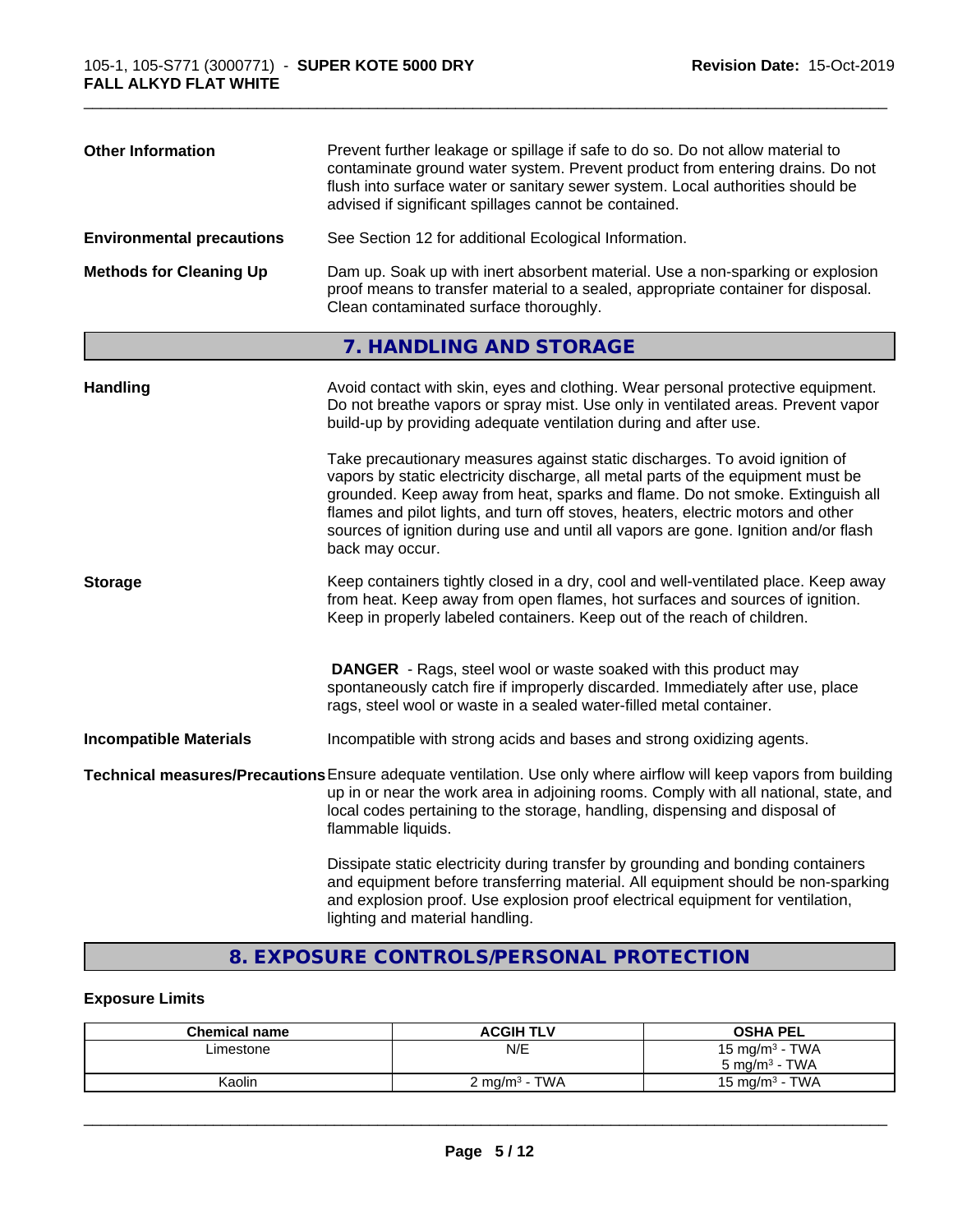#### 105-1, 105-S771 (3000771) - **SUPER KOTE 5000 DRY FALL ALKYD FLAT WHITE**

|                    |                            | $5 \text{ mg/m}^3$ - TWA     |
|--------------------|----------------------------|------------------------------|
| Titanium dioxide   | 10 mg/m <sup>3</sup> - TWA | 15 mg/m <sup>3</sup> - TWA   |
| Stoddard solvent   | 100 ppm - TWA              | 500 ppm - TWA                |
|                    |                            | 2900 mg/m <sup>3</sup> - TWA |
| Diatomaceous earth | N/E                        |                              |
|                    |                            | 20 mppcf - TWA               |
| Octane             | 300 ppm - TWA              | 500 ppm - TWA                |
|                    |                            | 2350 mg/m <sup>3</sup> - TWA |
| Heptane            | 400 ppm - TWA              | 500 ppm - TWA                |
|                    | 500 ppm - STEL             | 2000 mg/m <sup>3</sup> - TWA |

\_\_\_\_\_\_\_\_\_\_\_\_\_\_\_\_\_\_\_\_\_\_\_\_\_\_\_\_\_\_\_\_\_\_\_\_\_\_\_\_\_\_\_\_\_\_\_\_\_\_\_\_\_\_\_\_\_\_\_\_\_\_\_\_\_\_\_\_\_\_\_\_\_\_\_\_\_\_\_\_\_\_\_\_\_\_\_\_\_\_\_\_\_

#### **Legend**

ACGIH - American Conference of Governmental Industrial Hygienists Exposure Limits OSHA - Occupational Safety & Health Administration Exposure Limits

N/E - Not Established

#### **Appropriate engineering controls**

| <b>Engineering Measures</b>          | Ensure adequate ventilation, especially in confined areas.                                                                                                                                                                                                                                                                                                          |  |
|--------------------------------------|---------------------------------------------------------------------------------------------------------------------------------------------------------------------------------------------------------------------------------------------------------------------------------------------------------------------------------------------------------------------|--|
| <b>Personal Protective Equipment</b> |                                                                                                                                                                                                                                                                                                                                                                     |  |
| <b>Eye/Face Protection</b>           | Safety glasses with side-shields.                                                                                                                                                                                                                                                                                                                                   |  |
| <b>Skin Protection</b>               | Long sleeved clothing. Protective gloves.                                                                                                                                                                                                                                                                                                                           |  |
| <b>Respiratory Protection</b>        | Use only with adequate ventilation. In operations where exposure limits are<br>exceeded, use a NIOSH approved respirator that has been selected by a<br>technically qualified person for the specific work conditions. When spraying the<br>product or applying in confined areas, wear a NIOSH approved respirator<br>specified for paint spray or organic vapors. |  |
| <b>Hygiene Measures</b>              | Avoid contact with skin, eyes and clothing. Remove and wash contaminated<br>clothing before re-use. Wash thoroughly after handling.                                                                                                                                                                                                                                 |  |

## **9. PHYSICAL AND CHEMICAL PROPERTIES**

| Appearance                        | liquid                   |
|-----------------------------------|--------------------------|
| Odor                              | solvent                  |
| <b>Odor Threshold</b>             | No information available |
| Density (Ibs/gal)                 | 10.7 - 11.1              |
| <b>Specific Gravity</b>           | $1.29 - 1.33$            |
| рH                                | No information available |
| <b>Viscosity (cps)</b>            | No information available |
| Solubility(ies)                   | No information available |
| <b>Water solubility</b>           | No information available |
| <b>Evaporation Rate</b>           | No information available |
| Vapor pressure                    | No information available |
| Vapor density                     | No information available |
| Wt. % Solids                      | $50 - 60$                |
| Vol. % Solids                     | $30 - 40$                |
| Wt. % Volatiles                   | $40 - 50$                |
| Vol. % Volatiles                  | $60 - 70$                |
| <b>VOC Regulatory Limit (g/L)</b> | < 400                    |
| <b>Boiling Point (°F)</b>         | 212                      |
| <b>Boiling Point (°C)</b>         | 100                      |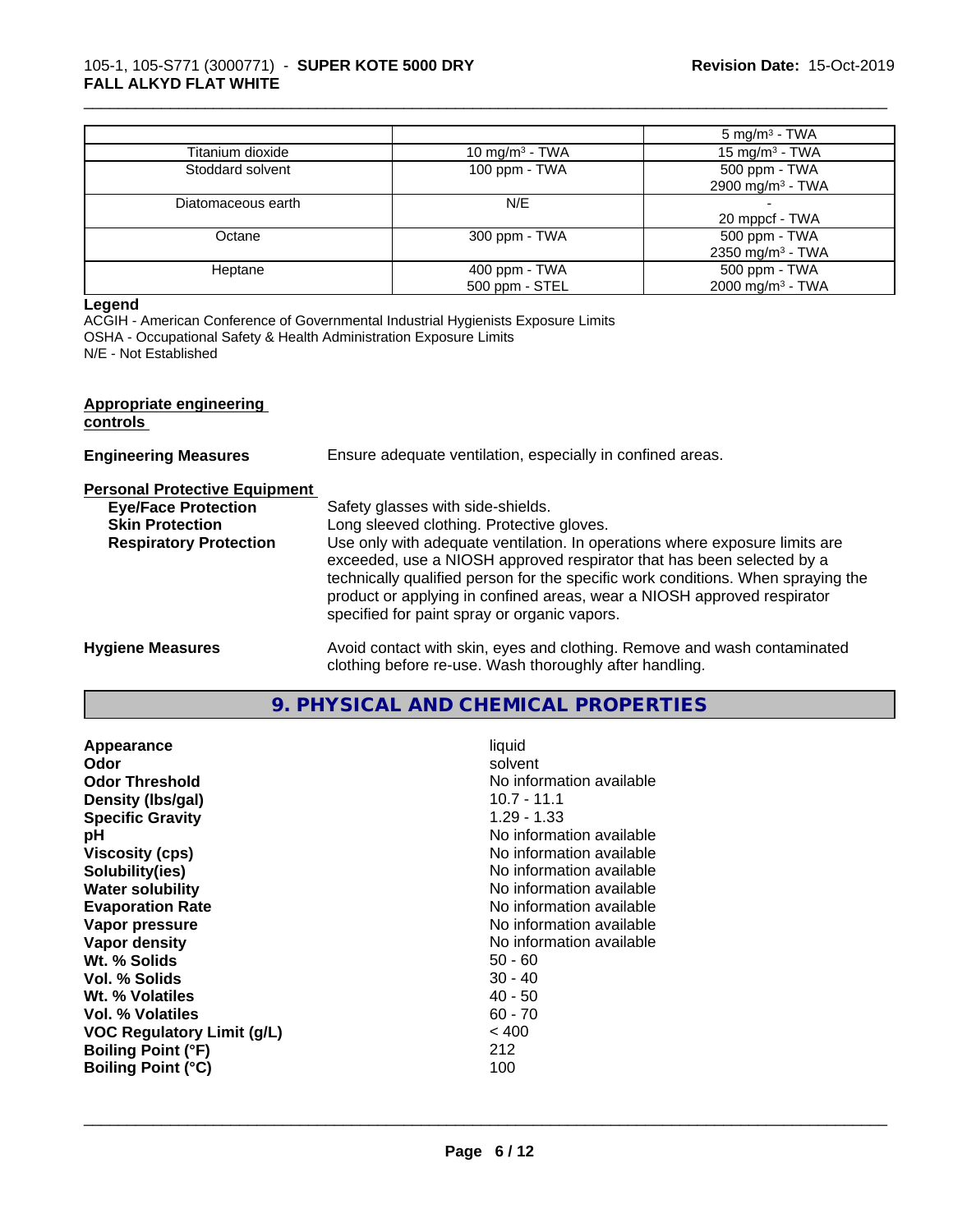- **Freezing point (°F)**<br> **Freezing Point (°C)**<br> **Freezing Point (°C)**<br> **No** information available **Freezing Point (°C)** No information available to the No information and No information and No information and N<br>Flash point (°F) 173 **Flash point (°F)** 73 **Flash Point (°C)** 23 **Method** PMCC **Flammability (solid, gas)** Not applicable **Upper flammability limit:**<br> **Lower flammability limit:** No information available<br>
No information available **Lower flammability limit:**<br> **Autoignition Temperature (°F)** No information available<br>
No information available **Autoignition Temperature (°F) Autoignition Temperature (°C)** No information available **Decomposition Temperature (°F)** No information available **Decomposition Temperature (°C)** No information available **Partition coefficient Contract Community No information available**
- 

## **10. STABILITY AND REACTIVITY**

**Possibility of hazardous reactions** None under normal conditions of use.

**Reactivity No data available No data available** 

**Chemical Stability Stability** Stable under normal conditions. Hazardous polymerisation does not occur.

**Conditions to avoid Keep away from open flames, hot surfaces, static conditions to avoid** electricity and sources of ignition. Sparks. Elevated temperature.

**Incompatible Materials Incompatible with strong acids and bases and strong** oxidizing agents.

**Hazardous Decomposition Products** Thermal decomposition can lead to release of irritating gases and vapors.

**11. TOXICOLOGICAL INFORMATION**

| <b>Product Information</b>               |                                                                                                                                                                                                               |  |
|------------------------------------------|---------------------------------------------------------------------------------------------------------------------------------------------------------------------------------------------------------------|--|
| Information on likely routes of exposure |                                                                                                                                                                                                               |  |
| <b>Principal Routes of Exposure</b>      | Eye contact, skin contact and inhalation.                                                                                                                                                                     |  |
| <b>Acute Toxicity</b>                    |                                                                                                                                                                                                               |  |
| <b>Product Information</b>               | Repeated or prolonged exposure to organic solvents may lead to permanent brain<br>and nervous system damage. Intentional misuse by deliberately concentrating and<br>inhaling vapors may be harmful or fatal. |  |
|                                          | Symptoms related to the physical, chemical and toxicological characteristics                                                                                                                                  |  |
| <b>Symptoms</b>                          | No information available                                                                                                                                                                                      |  |
|                                          | Delayed and immediate effects as well as chronic effects from short and long-term exposure                                                                                                                    |  |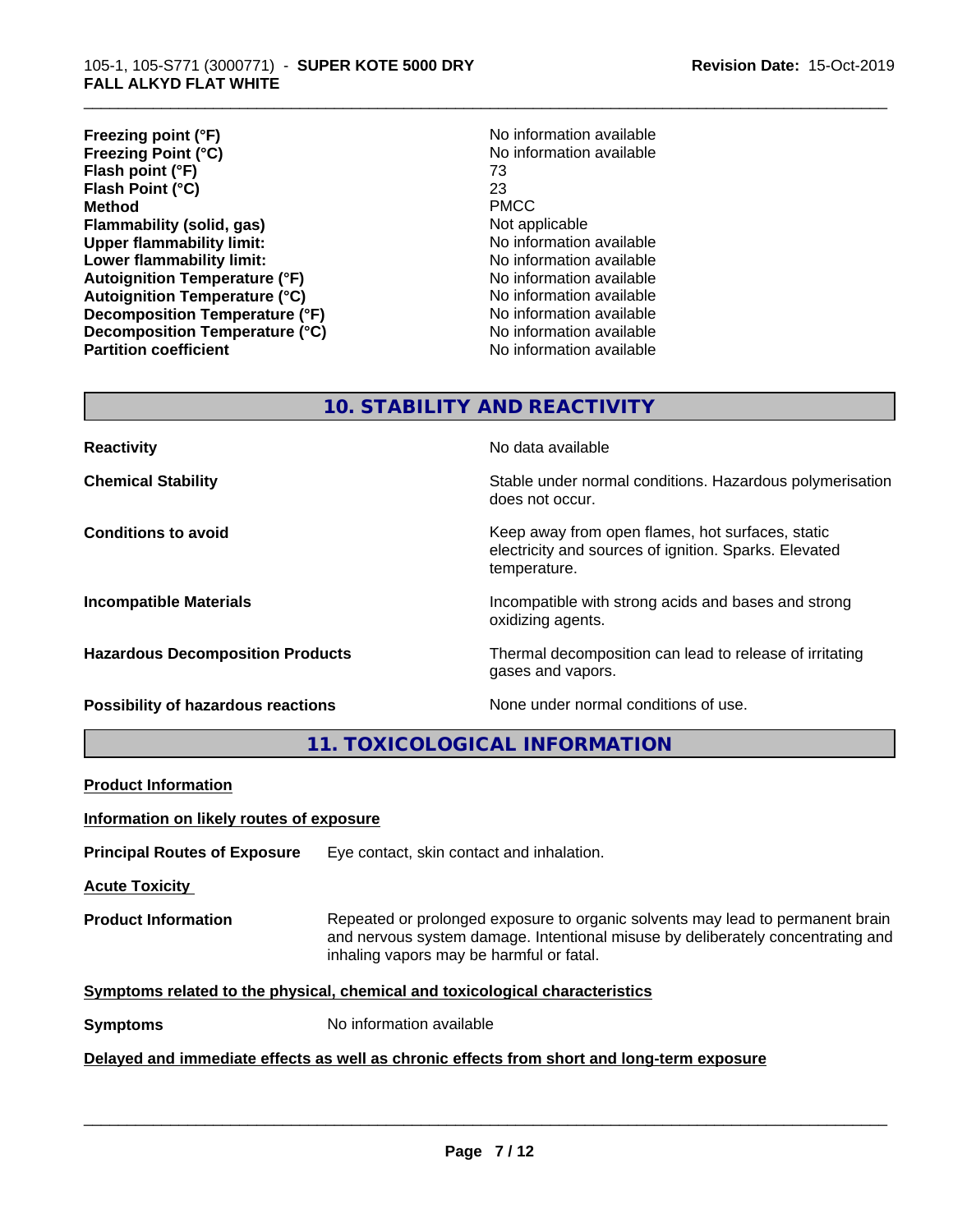| Eye contact                     | Contact with eyes may cause irritation.                                           |
|---------------------------------|-----------------------------------------------------------------------------------|
| <b>Skin contact</b>             | May cause skin irritation and/or dermatitis. Prolonged skin contact may defat the |
|                                 | skin and produce dermatitis.                                                      |
| Ingestion                       | Harmful if swallowed. Ingestion may cause irritation to mucous membranes. Small   |
|                                 | amounts of this product aspirated into the respiratory system during ingestion or |
|                                 | vomiting may cause mild to severe pulmonary injury, possibly progressing to       |
|                                 | death.                                                                            |
| <b>Inhalation</b>               | Harmful by inhalation. High vapor / aerosol concentrations are irritating to the  |
|                                 | eyes, nose, throat and lungs and may cause headaches, dizziness, drowsiness,      |
|                                 | unconsciousness, and other central nervous system effects.                        |
| <b>Sensitization</b>            | No information available                                                          |
| <b>Neurological Effects</b>     | No information available.                                                         |
| <b>Mutagenic Effects</b>        | No information available.                                                         |
| <b>Reproductive Effects</b>     | Possible risk of impaired fertility. Possible risk of harm to the unborn child.   |
| <b>Developmental Effects</b>    | No information available.                                                         |
| <b>Target organ effects</b>     | No information available.                                                         |
| <b>STOT - repeated exposure</b> | Causes damage to organs through prolonged or repeated exposure if inhaled.        |
|                                 | May cause disorder and damage to the. Central nervous system.                     |
| <b>STOT - single exposure</b>   | May cause disorder and damage to the. Respiratory system. Central nervous         |
|                                 | system.                                                                           |
| Other adverse effects           | No information available.                                                         |
|                                 |                                                                                   |
| <b>Aspiration Hazard</b>        | May be harmful if swallowed and enters airways. Small amounts of this product     |
|                                 | aspirated into the respiratory system during ingestion or vomiting may cause mild |
|                                 | to severe pulmonary injury, possibly progressing to death.                        |
|                                 |                                                                                   |

#### **Numerical measures of toxicity**

**The following values are calculated based on chapter 3.1 of the GHS document**

| <b>ATEmix (oral)</b>             | 12493 mg/kg |
|----------------------------------|-------------|
| <b>ATEmix (dermal)</b>           | 21612 mg/kg |
| <b>ATEmix (inhalation-vapor)</b> | 29.6 mg/L   |

#### **Component Information**

| Chemical name                                                 | Oral LD50                | Dermal LD50             | Inhalation LC50                                                   |
|---------------------------------------------------------------|--------------------------|-------------------------|-------------------------------------------------------------------|
| Kaolin, calcined<br>92704-41-1                                | $>$ 2000 mg/kg (Rat)     |                         |                                                                   |
| VM&P naphtha<br>64742-89-8                                    | $\overline{\phantom{a}}$ | $=$ 3000 mg/kg (Rabbit) |                                                                   |
| Titanium dioxide<br>13463-67-7                                | $> 10000$ mg/kg (Rat)    |                         |                                                                   |
| Distillates, petroleum, hydrotreated  <br>light<br>64742-47-8 | $> 5000$ mg/kg (Rat)     | $>$ 2000 mg/kg (Rabbit) | $> 5.2$ mg/L (Rat) 4 h                                            |
| Octane<br>111-65-9                                            | . .                      |                         | $(Rat)$ 4 h = 25260 ppm<br>$= 118$ g/m <sup>3</sup><br>(Rat ) 4 h |
| Heptane<br>142-82-5                                           |                          | $=$ 3000 mg/kg (Rabbit) | $= 103$ g/m <sup>3</sup> (Rat) 4 h                                |

## **Carcinogenicity**

*The information below indicateswhether each agency has listed any ingredient as a carcinogen:.*

| <b>Chemic</b><br>name<br>$\cdots$ | IADC<br>INI                                   | <b>NTP</b> | ດເ⊔∧<br>ЛP |
|-----------------------------------|-----------------------------------------------|------------|------------|
|                                   | <br>2E<br>Human<br>.ccihic<br><b>311/115.</b> |            | Listed     |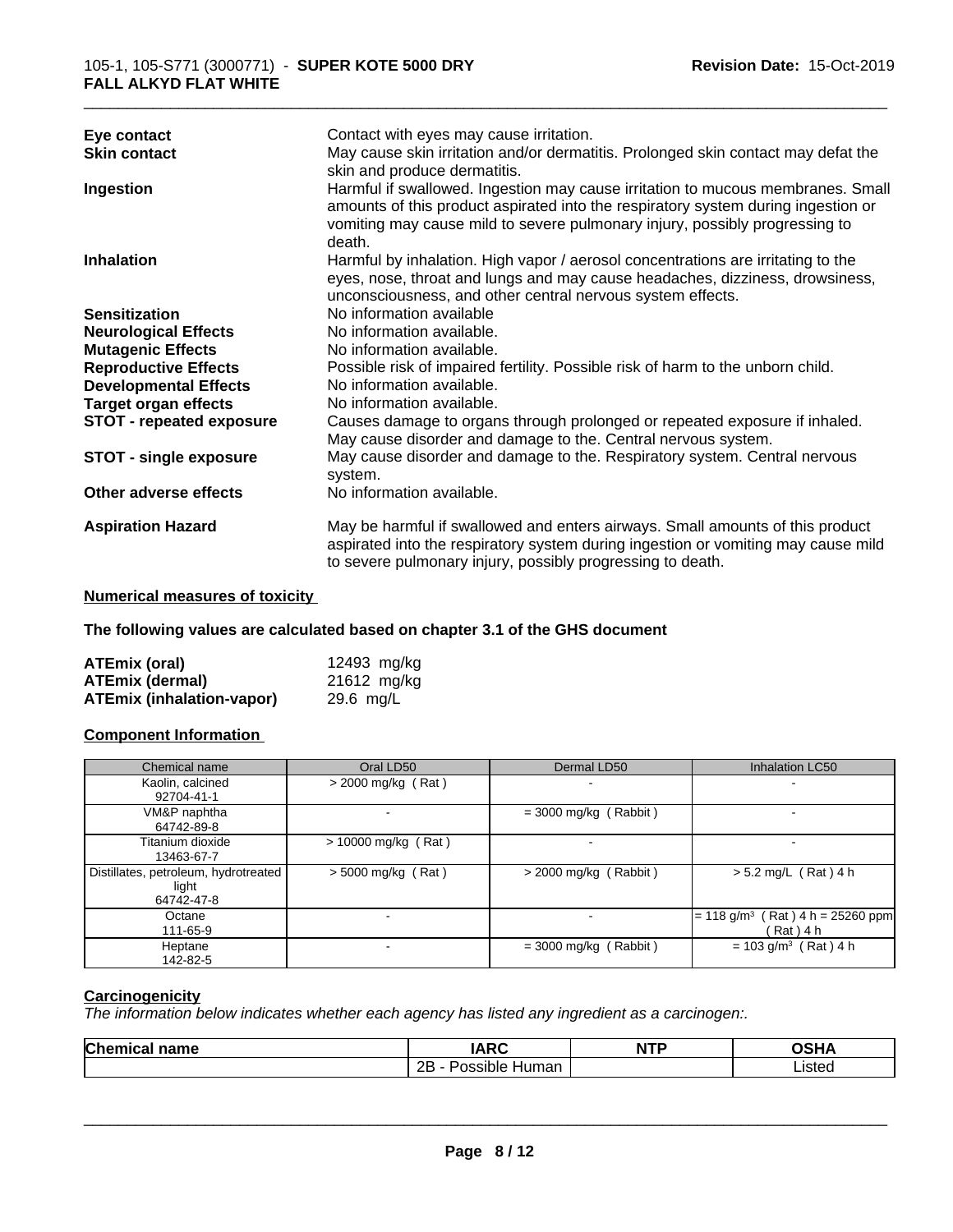| dioxide<br>uu.                                                         | .<br>----<br>10 H |                                                                                                                                                                                                                                              |                                                                                                                                                                                                                                       |
|------------------------------------------------------------------------|-------------------|----------------------------------------------------------------------------------------------------------------------------------------------------------------------------------------------------------------------------------------------|---------------------------------------------------------------------------------------------------------------------------------------------------------------------------------------------------------------------------------------|
| . .<br>$\mathbf{A}$<br>$\cdots$<br>and the contract of the contract of |                   | $\sqrt{2}$<br>and the contract of the contract of the contract of the contract of the contract of the contract of the contract of the contract of the contract of the contract of the contract of the contract of the contract of the contra | and the contract of the contract of the contract of the contract of the contract of the contract of the contract of the contract of the contract of the contract of the contract of the contract of the contract of the contra<br>___ |

• Although IARC has classified titanium dioxide as possibly carcinogenic to humans (2B), their summary concludes: "No significant exposure to titanium dioxide is thought to occur during the use of products in which titanium dioxide is bound to other materials, such as paint."

#### **Legend**

IARC - International Agency for Research on Cancer NTP - National Toxicity Program OSHA - Occupational Safety & Health Administration

**12. ECOLOGICAL INFORMATION**

#### **Ecotoxicity Effects**

The environmental impact of this product has not been fully investigated.

#### **Product Information**

#### **Acute Toxicity to Fish**

No information available

#### **Acute Toxicity to Aquatic Invertebrates**

No information available

#### **Acute Toxicity to Aquatic Plants**

No information available

#### **Persistence / Degradability**

No information available.

#### **Bioaccumulation**

There is no data for this product.

#### **Mobility in Environmental Media**

No information available.

#### **Ozone**

Not applicable

#### **Component Information**

#### **Acute Toxicity to Fish**

Titanium dioxide  $LC50:$  > 1000 mg/L (Fathead Minnow - 96 hr.)

#### **Acute Toxicity to Aquatic Invertebrates**

No information available

#### **Acute Toxicity to Aquatic Plants**

No information available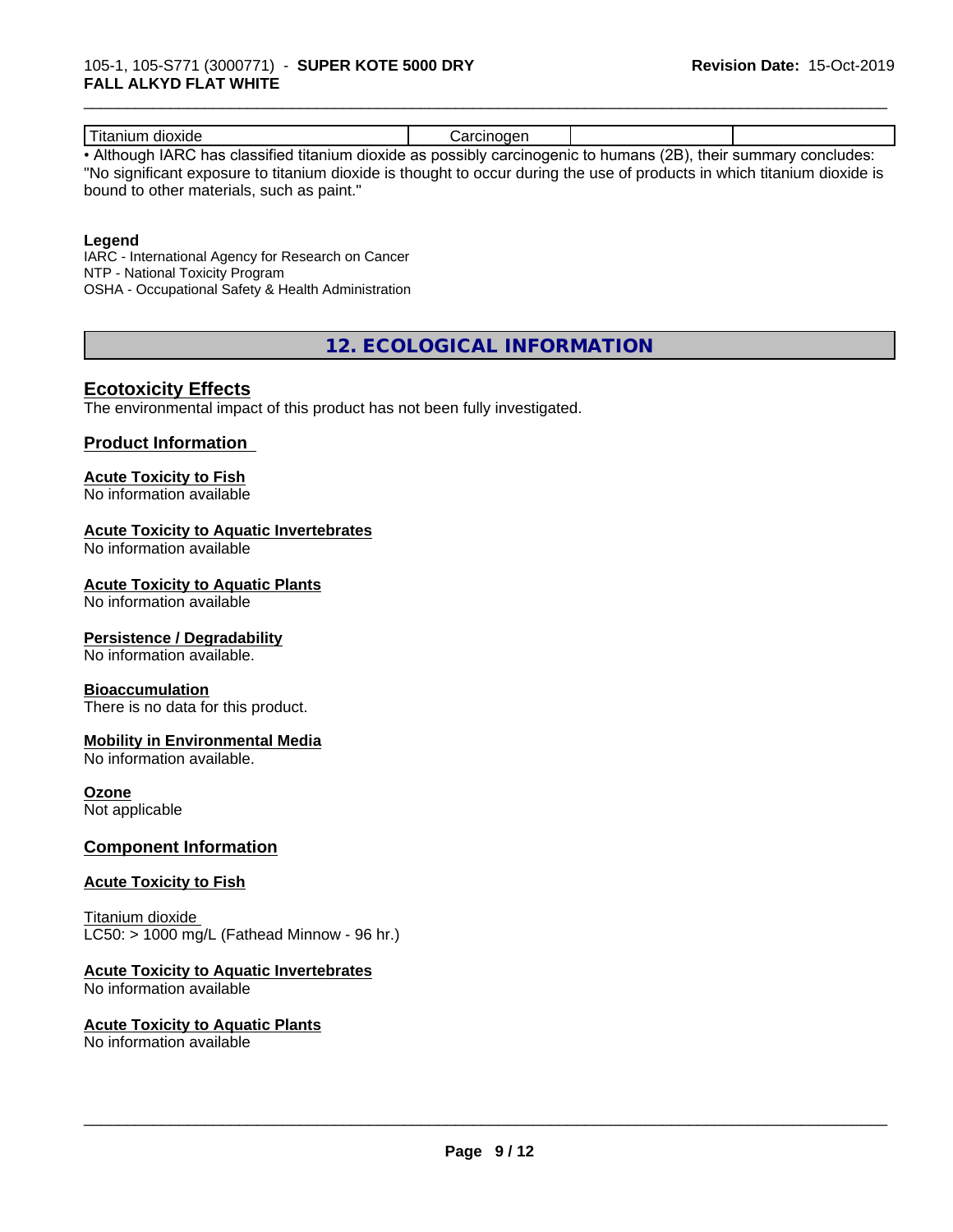|                                                                                                                          | 13. DISPOSAL CONSIDERATIONS                                                                                                                                                                                               |
|--------------------------------------------------------------------------------------------------------------------------|---------------------------------------------------------------------------------------------------------------------------------------------------------------------------------------------------------------------------|
| <b>Waste Disposal Method</b>                                                                                             | Dispose of in accordance with federal, state, and local regulations. Local<br>requirements may vary, consult your sanitation department or state-designated<br>environmental protection agency for more disposal options. |
| <b>Empty Container Warning</b>                                                                                           | Emptied containers may retain product residue. Follow label warnings even after<br>container is emptied. Residual vapors may explode on ignition.                                                                         |
|                                                                                                                          | 14. TRANSPORT INFORMATION                                                                                                                                                                                                 |
| <b>DOT</b><br><b>Proper Shipping Name</b><br><b>Hazard class</b><br>UN-No.<br><b>Packing Group</b><br><b>Description</b> | <b>PAINT</b><br>3<br><b>UN1263</b><br>Ш<br>UN1263, PAINT, 3, III                                                                                                                                                          |
| <b>ICAO / IATA</b>                                                                                                       | Contact the preparer for further information.                                                                                                                                                                             |

#### **IMDG / IMO** Contact the preparer for further information.

**15. REGULATORY INFORMATION**

## **International Inventories**

| <b>TSCA: United States</b> | Yes - All components are listed or exempt. |
|----------------------------|--------------------------------------------|
| <b>DSL: Canada</b>         | Yes - All components are listed or exempt. |

#### **Federal Regulations**

#### **SARA 311/312 hazardous categorization**

| Acute health hazard               | Yes |
|-----------------------------------|-----|
| Chronic Health Hazard             | Nο  |
| Fire hazard                       | Yes |
| Sudden release of pressure hazard | Nο  |
| Reactive Hazard                   | N٥  |

### **SARA 313**

Section 313 of Title III of the Superfund Amendments and Reauthorization Act of 1986 (SARA). This product contains a chemical or chemicals which are subject to the reporting requirements of the Act and Title 40 of the Code of Federal Regulations, Part 372:

*None*

#### **Clean Air Act,Section 112 Hazardous Air Pollutants (HAPs) (see 40 CFR 61)**

This product contains the following HAPs:

*None*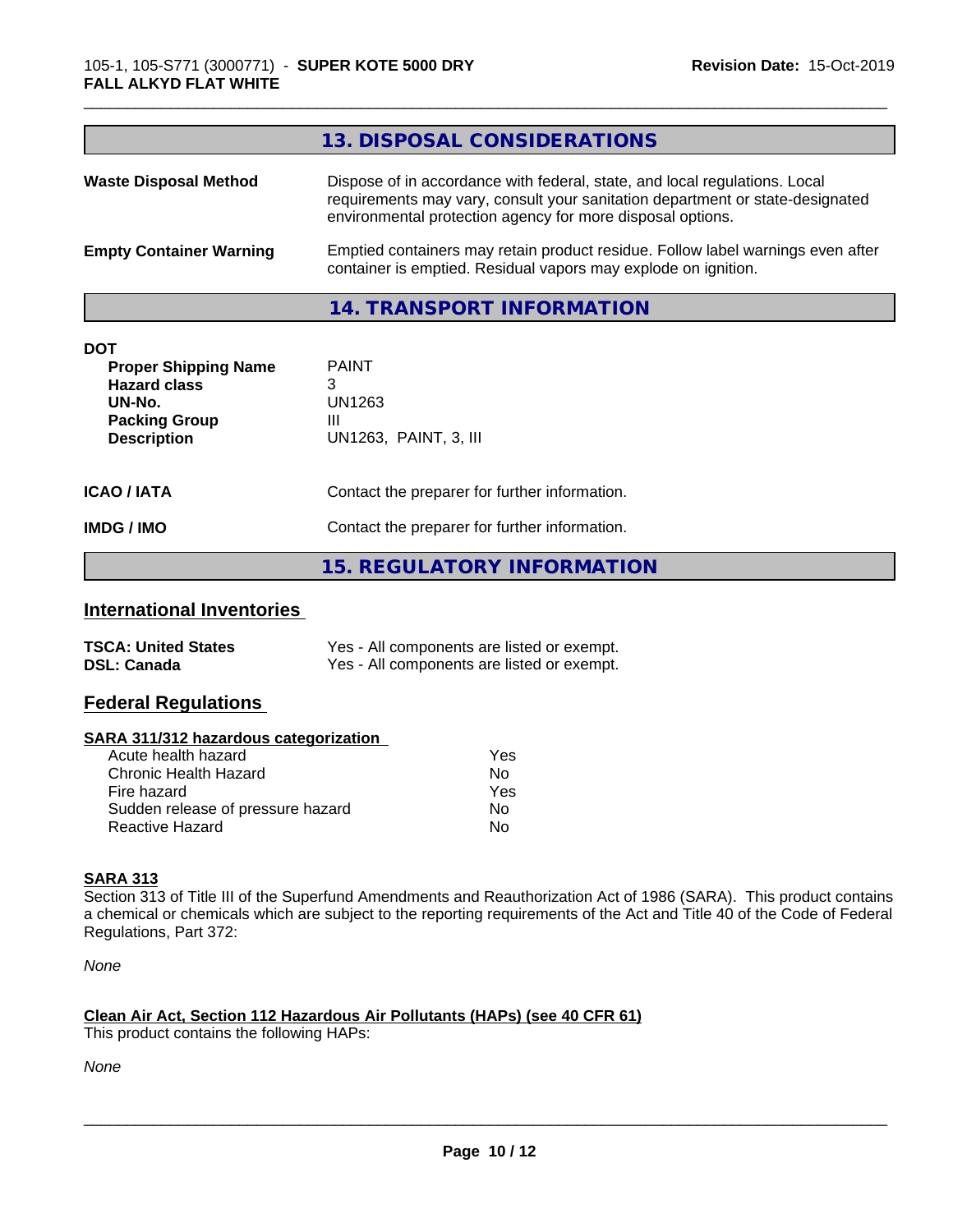#### **US State Regulations**

#### **California Proposition 65**

**A** WARNING: Cancer and Reproductive Harm– www.P65warnings.ca.gov

#### **State Right-to-Know**

| <b>Chemical name</b> | <b>Massachusetts</b> | <b>New Jersey</b> | Pennsylvania |
|----------------------|----------------------|-------------------|--------------|
| Limestone            |                      |                   |              |
| Kaolin               |                      |                   |              |
| Titanium dioxide     |                      |                   |              |
| Stoddard solvent     |                      |                   |              |
| Diatomaceous earth   |                      |                   |              |

#### **Legend**

X - Listed

### **16. OTHER INFORMATION**

**HMIS** - **Health:** 2 **Flammability:** 3 **Reactivity:** 0 **PPE:** -

\_\_\_\_\_\_\_\_\_\_\_\_\_\_\_\_\_\_\_\_\_\_\_\_\_\_\_\_\_\_\_\_\_\_\_\_\_\_\_\_\_\_\_\_\_\_\_\_\_\_\_\_\_\_\_\_\_\_\_\_\_\_\_\_\_\_\_\_\_\_\_\_\_\_\_\_\_\_\_\_\_\_\_\_\_\_\_\_\_\_\_\_\_

#### **HMIS Legend**

- 0 Minimal Hazard
- 1 Slight Hazard
- 2 Moderate Hazard
- 3 Serious Hazard
- 4 Severe Hazard
- **Chronic Hazard**

X - Consult your supervisor or S.O.P. for "Special" handling instructions.

*Note: The PPE rating has intentionally been left blank. Choose appropriate PPE that will protect employees from the hazards the material will present under the actual normal conditions of use.*

*Caution: HMISÒ ratings are based on a 0-4 rating scale, with 0 representing minimal hazards or risks, and 4 representing significant hazards or risks. Although HMISÒ ratings are not required on MSDSs under 29 CFR 1910.1200, the preparer, has chosen to provide them. HMISÒ ratings are to be used only in conjunction with a fully implemented HMISÒ program by workers who have received appropriate HMISÒ training. HMISÒ is a registered trade and service mark of the NPCA. HMISÒ materials may be purchased exclusively from J. J. Keller (800) 327-6868.*

 **WARNING!** If you scrape, sand, or remove old paint, you may release lead dust. LEAD IS TOXIC. EXPOSURE TO LEAD DUST CAN CAUSE SERIOUS ILLNESS, SUCH AS BRAIN DAMAGE, ESPECIALLY IN CHILDREN. PREGNANT WOMEN SHOULD ALSO AVOID EXPOSURE. Wear a NIOSH approved respirator to control lead exposure. Clean up carefully with a HEPA vacuum and a wet mop. Before you start, find out how to protect yourself and your family by contacting the National Lead Information Hotline at 1-800-424-LEAD or log on to www.epa.gov/lead.

**Prepared By** Product Stewardship Department Benjamin Moore & Co. 101 Paragon Drive Montvale, NJ 07645 800-225-5554